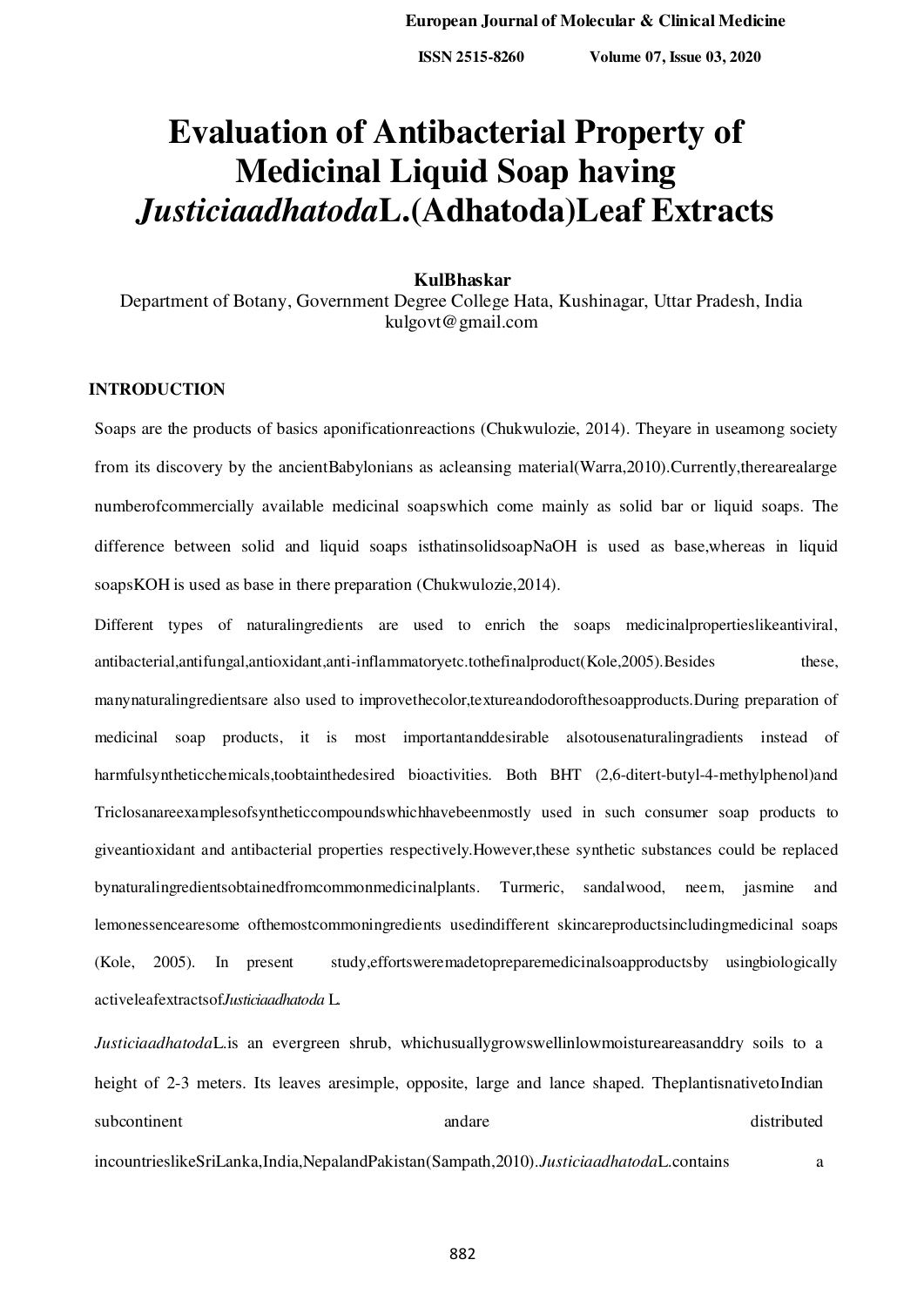**ISSN 2515-8260 Volume 07, Issue 03, 2020**

varietyofalkaloids, saponins, flavonoids, tannins and phenolics. Quinazolinealkaloid ,vasicine is an impotant constituent of it.Lycopenes,ascorbicacidetc are the other important compounds present here.(Wankhede,2015).

Adhatoda is a well-known drug in folk and Ayurvedicmedicines. It has been used for the treatment of the respiratory tract diseases and disorders like asthma, bronchitis and cough because of its bronchodilatory action (Sampath, 2010). During the last 25 years, several researches on abortifacient and oxytocic effects of quinazoline alkaloid vasicine and other alkaloids derived from the plant have also been reported. Use of leaf juice tocure diarrhea and dysentery is common is rural areas. *Justiciaadhatoda* L. isalso known to possess antibacterial, antioxidant,anti-diabetic,anti-hemorrhagic,anthelminticandantirheumaticproperties(Sampath,2010).Inthepreparationofmedicinalsoaps, the applicability of *Justiciaadhatoda*hasbeenreported by Wijetunge&Perera (2015).Adhatodaiswildly distributed,cultivatedandreadilyavailableplant, therefore itcanbesuitable for an industrial level application.Duringthisstudy,optimizedconditions for obtaining bioactive leaf extracts from *Justiciaadhatoda*wereobserved andtheseextractsobtained,weremixed intosoapproductstoimprovetheirmedicinalvalues.

**MATERIALSANDMETHODS**

The plant parts were collected from different parts of mid- Gangetic plain areas and all are crossed checked by Herbarium of National Botanical Research Institute Lucknow.Mature leaves of *Justiciaadhatoda*leaves obtained fromGorakhpur and adjoining areas were dried and crushed into powder form. The extractions were peparedbymaceration,soxhletextractionandsonication.During this processmethanol,ethylacetateandhexane were usedasthesolvents.

## **Maceration**

A weight of 5 gm. of powdered leaves wasadded with 100 mL volume of the solvent in aconicalflask.Thenthis liquidwaskeptinanorbital incubator for 24 hours at a temperature of 37 ˚C. Thereafter, itwasfilteredby usingaWhatmaan No.1filterpaperfollowedbydryingwithanhydrousNa<sub>2</sub>SO<sub>4</sub>.Now thefiltrate was collected and then it was concentratedby using rotary evapotaor. After this solventevaporationwas done bywaterbathmaintainedat about50˚C.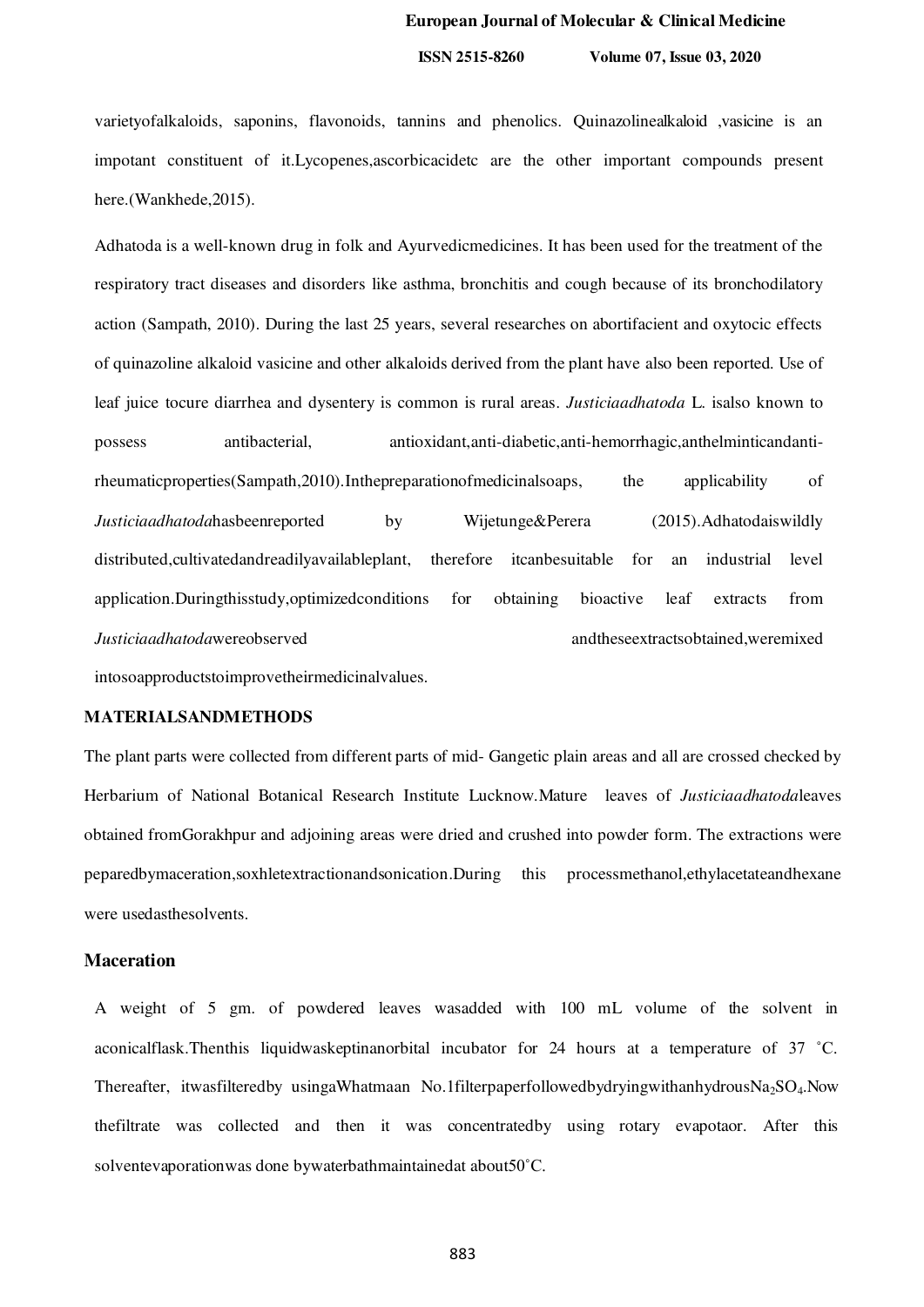**ISSN 2515-8260 Volume 07, Issue 03, 2020**

## **Soxhletextraction**

10 gm of extremely grounded leaves wereadded to the nozzle of the soxhlet apparatus. Now avolumeof200mLofthesolventandfewboiling stones were added into the rounded bottomflaskandattachedtotheextractorapparatus.Extractionwasdonefor a period of3hours.Then theresulting solutionwas filtered by using Whatmaan No. 1 filter paper followed by drying withanhydrousNa<sub>2</sub>SO<sub>4</sub>Now thisfiltratewasconcentrated by usingarotaryevaporator andfollowedbyevaporationofsolventusingawaterbathmaintainedata temperature of 50˚C.

## **Sonication**

5 gm. of extremely crushed leaves wereadded into 100 mL volume of the solvent in aconicalflask.Theextractionwasperformed inasonicator for a period of 2 hours at normal room temperature. Theextracted solutionwas filtered by using a Whatmaan No. 1 filter paper followed by drying withanhydrousNa<sub>2</sub>SO<sub>4</sub>Now the filtratewasconcentrated by usingrotaryevaporatorfollowedbyevaporationofsolventusingawaterbathmaintainedata temperature of 50˚C.

## Investigationof Antibacterial activity ofAdhatodaleaf extracts

With known concentrations of the prepared plant extracts and the controls, thesterilizedfilterpapersweresoaked into plates of 6 mm diameter.As positive control antibiotic gentamycin (1 mg/mL)was usedand methanol was used asthenegativecontrol.Theplatediffusionassays were carried out against*Salmonellatyphimurium*,*Escherichiacoli ,Bacillus cereus* and S*taphylococcus aureus*.

 Few drops ofsterilized0.9%NaClsolutionwasinoculatedwitheachbacterial strain separately. These were matched with the turbidity ofthe0.5McFarlandsolutionandtheobtained inoculums were used to prepare bacterial spreads on plates. After about 5 minutes, the impregnatedplates were placed on the spread plates. Theseplates were incubated overnight at about 37 °C. After the incubation period, the diameters of the eachinhibitionzonesweremeasured.Alltheseexperimentswereperformedintriplicate(Driscoll,2012).

## **Preparationofliquidmedicinalsoaps by usingbioactiveadhatoda extracts**

 By dissolving 1 gm ofcommercialsoftsoapin10mLofdistilledwater, liquid soap was prepared andaddingacalculated

884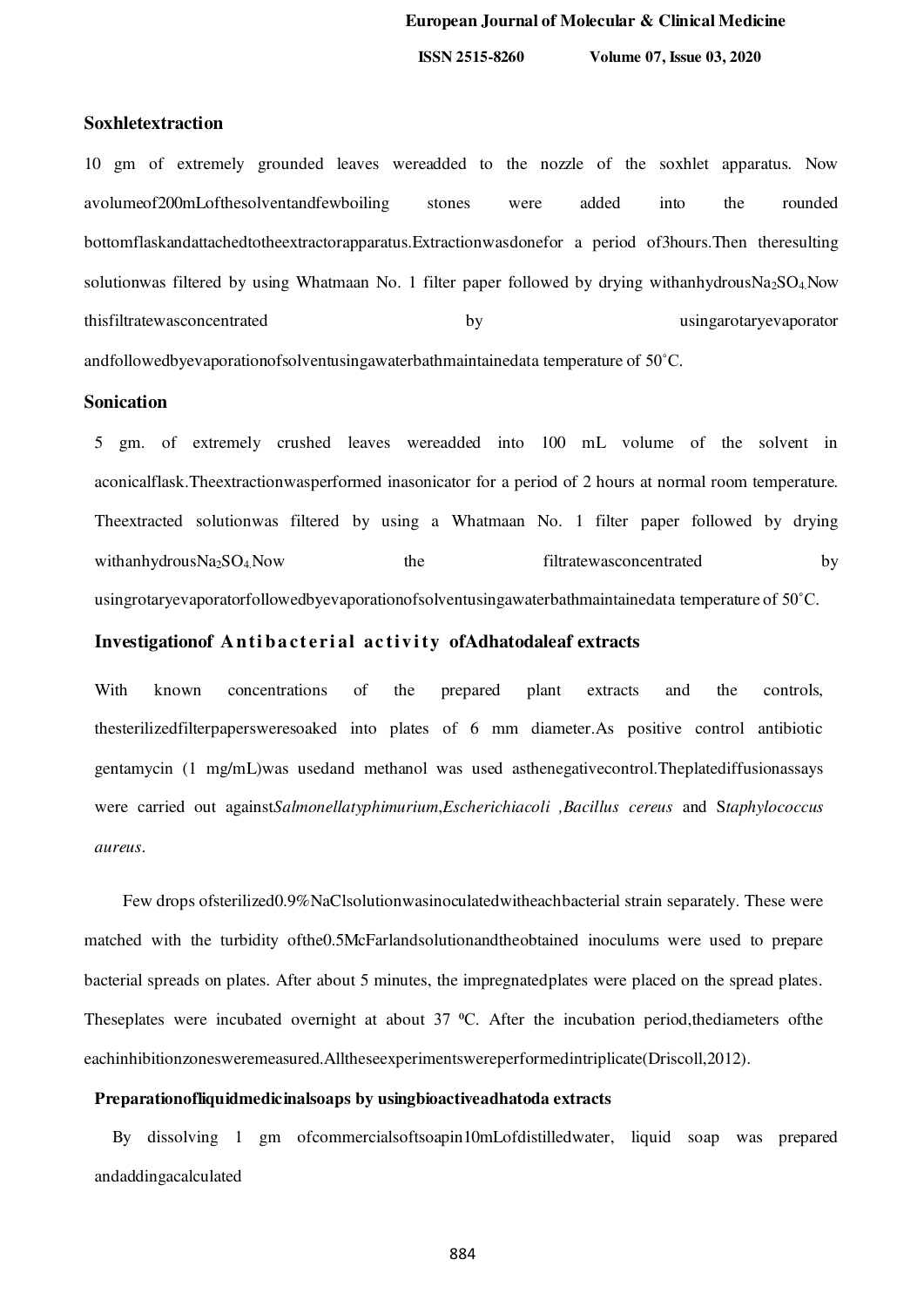amountoftherelevantAdhatodaextract.Adhatodasoapwaspreparedtocontaina50mg/mLconcentrationof the methanolicsoxhletextract.whereastheantioxidant soap was prepared having a 10mg/mLconcentrationoftheethylacetatesoxhletextract(Wongthongdee&Inprakhon,2013).

## **Determinationoftheantibacterial activity ofthepreparedmedicinalsoaps**

Sterile filter paper plates were soaked withthe liquid medicinal soap. Liquid soap having noplantextractswereusedasthenegativecontrol. The plate diffusion assays were performedthrice to check the antibacterialactivity of the prepared liquid antibacterial soapcomparedtothatofthecontrolsoap.

#### **Effectiveness test of liquidmedicinal soap**

Thumb impressions of handsexposed tothe environment were made on a MHA (MullerHinton Agar) plate with appropriate distance. After this,onethumbwaswashedwiththeprepared liquidmedicinal soap and the other thumb with control soap.Then thethumbimpressionsoftheproperly washedhands were placed on the same MHA plate at asuitablelocationswithoutanyoverlapping. Nowtheseplates were incubated at 37 ˚C for about 24 hours andthe pattern of microbial growth was studied.(Kaur,2014).

## **Tests for different bioactive compounds in plant extracts**

## **i. Testforalkaloids**

A fewdropsoftheHager'sreagent(saturatedsolution of picric acid) was added into a small amount of plant extract. Yellow colored precipitatewas obtained which confirms the presence ofalkaloids(De,2010).

#### **ii. Testfortanninsandphenoliccompounds**

A few drops of 5  $\%$  FeCl<sub>3</sub> was added into a little amount of prepared plant extract. Blue greencolor was appeared which confirms the presence of tanninsandphenolic compounds(De, 2010).

## **iii. Testforreducingsugars**

Fehling's A and Fehling's Breagents were mixedwith each other in equal volume to preparethe Fehling's reagent. A small amount of theFehling's reagent was treated with few drops of plant extract and boiled. Abrick red precipitate is obtained which indicated the presence ofreducingsugars(De,2010).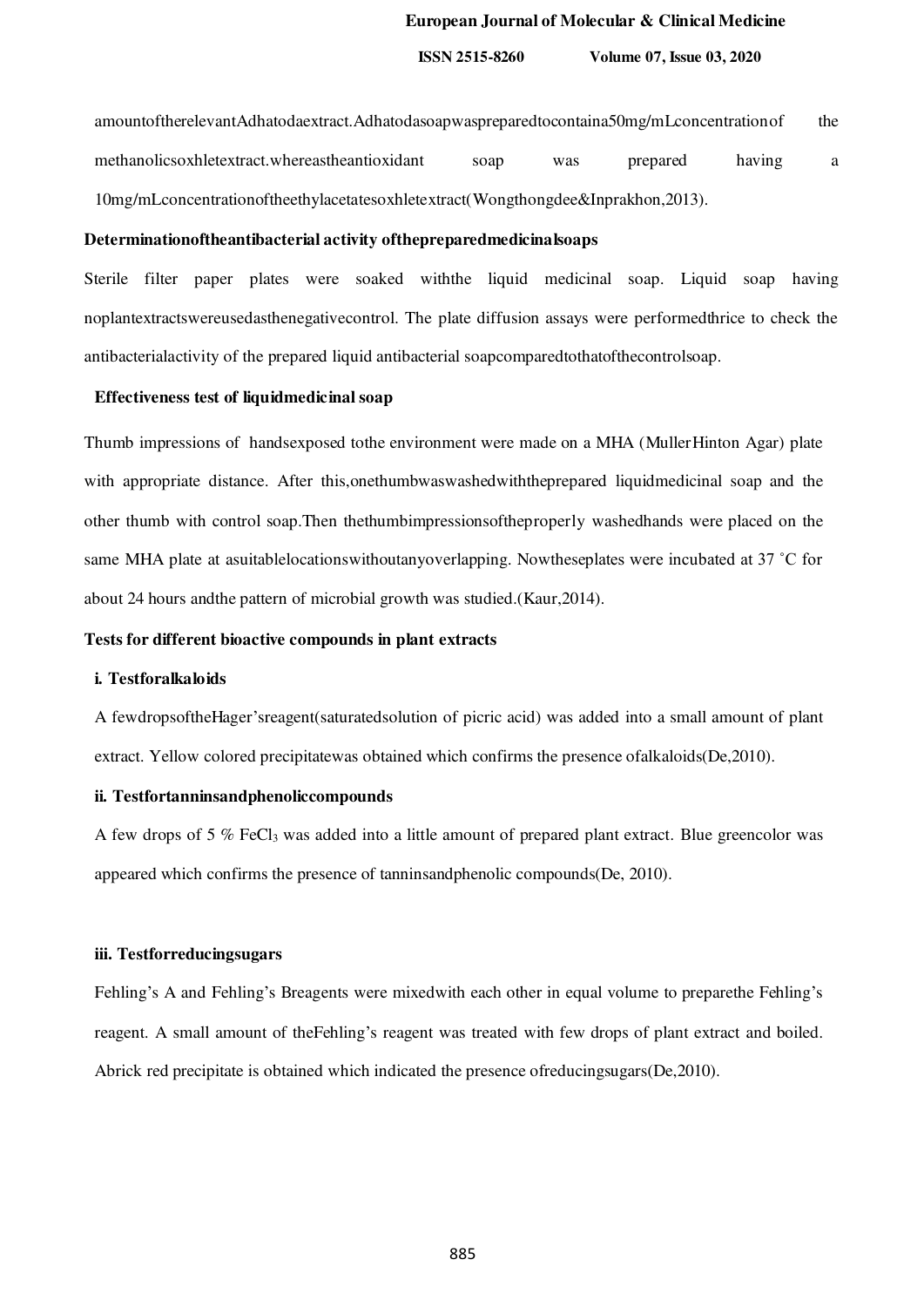**ISSN 2515-8260 Volume 07, Issue 03, 2020**

#### **iv. Testforsteroidsandterpenoids**

A little ammountoftheplantextractwastreatedwithasmall volume of chloroform and few drops ofconc.Sulfuric acidwasadded.This mixturewasshakenwellandallowed tostand forfew moments.Redor reddishbrowncolor is observed atlowerorganiclayer indicatedthepresenceofsteroidsandterpenoids(De,2010).

#### **v. Testforsaponins**

A small amount of the plant extract was added to few drops of distilled water and well shaken. Astablefroth was observed whichindicatedthepresenceofsaponins(De, 2010).

## **RESULTSANDDISCUSSION**

The present work was mainly focused on extractingbioactive fractions from*Justiciaadhatoda*leavesto prepare medicinal soap products. During theextractionofnaturalbioactive compoundsfromadhatoda,different percentage yields were observedfrom the crude plant extracts obtained by differentextraction processes and solvent combinations.(Table1)

 The polarity of solvent decreases from methanol toethyl acetate to hexane. While considering thepercentage crude yields of these three solvents, ingeneral, the polar methanolic extracts performed relativelyhighcrudeyieldspercentagesascomparedtotheothersolvents. The percentage crude yield alone isnota bestindicatorforthepresenceofbioactivecompounds,

sotheplantextractswerefurtherexaminedfortheirantibacterialactivities.

**Table 1.** Percentage yields of different fractions of the crudeAdhatodaleafextracts

|                        | Percentageyiel $\overline{d(\%)}$ |            |            |  |
|------------------------|-----------------------------------|------------|------------|--|
| Solvent                | Maceration                        | Soxhlet    | Sonication |  |
|                        |                                   | extraction |            |  |
| Ethyl                  | 02                                | 07         | 03         |  |
| acetate                |                                   |            |            |  |
| Hexane                 | 01                                | 02         | 05         |  |
| Methanol <sup>14</sup> |                                   | 06         | 14         |  |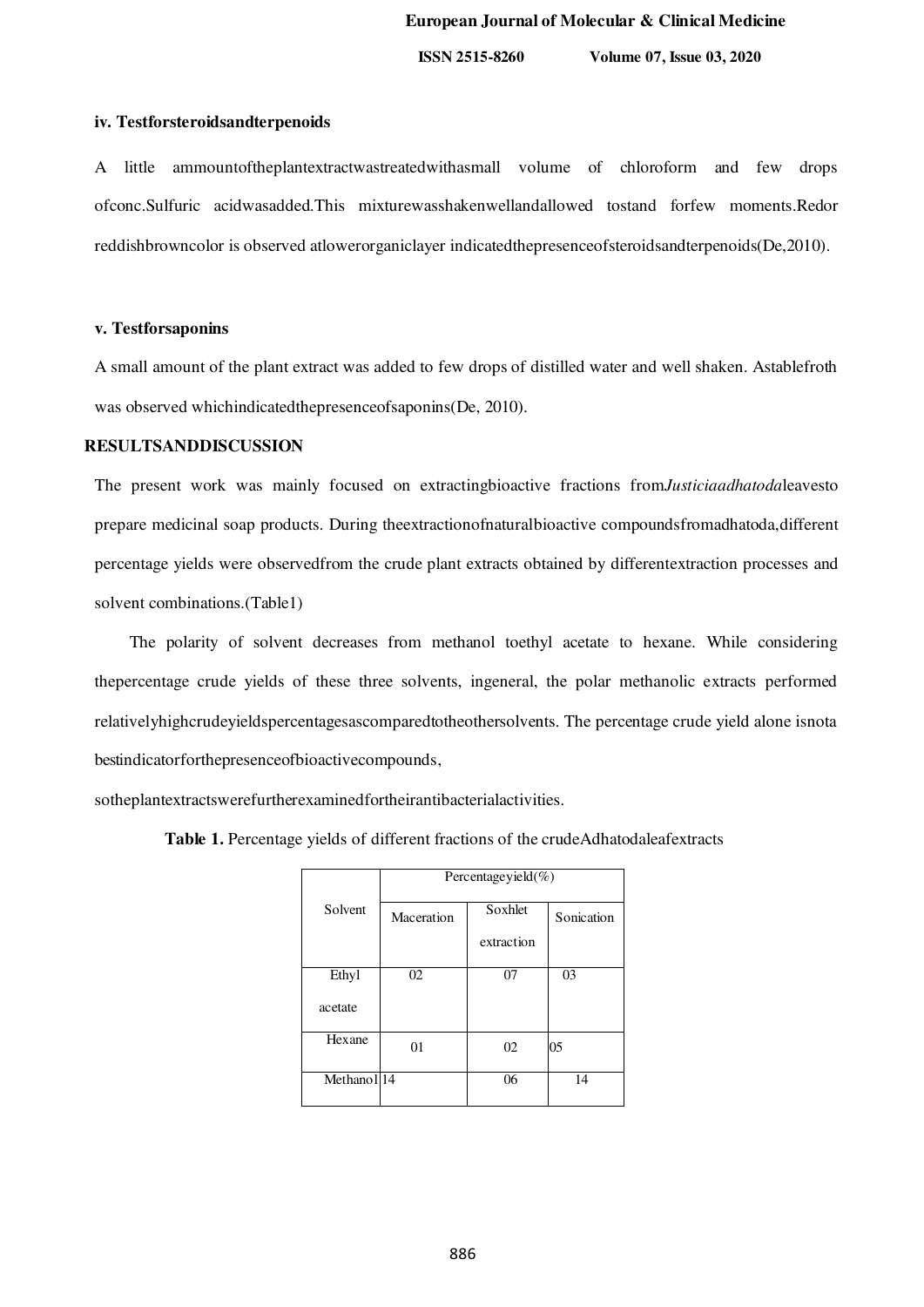#### **InvestigationoftheAntibacterialactivity of Adhatodaextracts**

All the preparedadhatoda extracts were screened for their antibacterial activity andtheresultsarelistedinTable2.

 According to the results obtained, onlythe methanolic extract of adhatoda obtained bysoxhletextractionshowedinteresting antibacterialactivityagainstallthefourbacterialstrains tested at25mg/mLconcentration. The other adhatoda leaf extract didnot show any significant antibacterial action against any of the tested pathogens at 25 mg/mLconcentration.

From above observation it is established thatsoxhletextraction of leaves in methanol is the bestextractionconditiontoextract antibacterialfraction from adhatoda. This fact indicates thatthe antibacterial compounds are polar in nature.Therefore, themethanolicsoxhletextractofadhatoda leaveswasselectedforthepreparationofantibacterialadhatodasoap.

**Table 2.** Antibacterial assay results for the 25mg/mLadhatodaextracts.

|            | Diameterofzonesofinhibition(cm) |           |                |           |           |  |
|------------|---------------------------------|-----------|----------------|-----------|-----------|--|
| Extraction | Solvent                         | $\pm$ SEM |                |           |           |  |
| method     |                                 | B.cer     | S.typhim       | S.aur     | E.col     |  |
|            |                                 | eus       | urium          | eus       | i         |  |
|            | Methanol                        | NI        | NI             | NI        | NI        |  |
| Maceratio  | Ethyl                           | NI        | N <sub>I</sub> | NI        | NI        |  |
| n          | acetate                         |           |                |           |           |  |
|            | Hexane                          | NI        | N <sub>I</sub> | NI        | NI        |  |
|            | Methanol                        | $1.8 \pm$ | $1.8 \pm 0.1$  | $1.5 \pm$ | $0.9 \pm$ |  |
|            |                                 | 0.0       |                | 0.1       | 0.0       |  |
| Soxhlet    | Ethyl                           | NI        | N <sub>I</sub> | NI        | NI        |  |
|            | acetate                         |           |                |           |           |  |
|            | Hexane                          | NI        | NI             | NI        | NI        |  |

#### **Phytochemicalstudies**

Themethanolandethylacetateextractsofadhatodaobtainedbysoxhletextractionwereexamined for the phytochemicals presentin each extract. The methanol soxhlet extract ofadhatoda showed the presence many phytochemicals whereas the ethyl acetate soxhletextract showed only the presence of phenols andtannins.(Table3)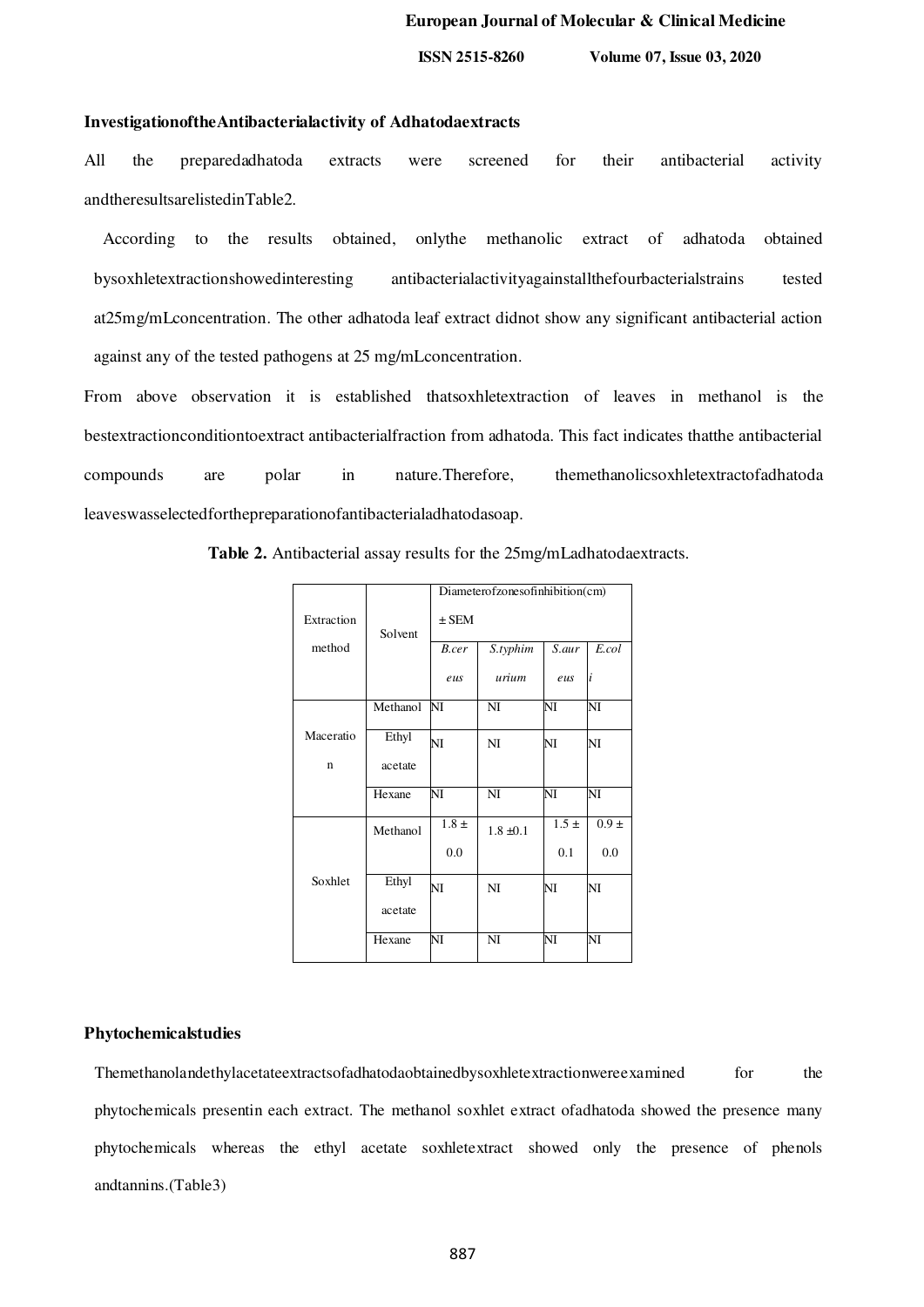**ISSN 2515-8260 Volume 07, Issue 03, 2020**

**Table 3.** Phytochemical analysis of methanoland ethyl acetate extracts of adhatodaobtainedbysoxhletextraction.

| Solven  | Alkal  | Phenols | Terpe | Steroids  | Sapo |
|---------|--------|---------|-------|-----------|------|
| t       | oiods  | andtan  | noids | andterpen | nins |
|         |        | nins    |       | oids      |      |
| Metha   | $^{+}$ |         |       | $\,{}^+$  | ۰    |
| nol     |        |         |       |           |      |
| Ethyl   |        |         |       |           |      |
| acetate |        |         |       |           |      |

Adhatoda is well known to have alkaloids such asvasicine and vasicinone. These are responsible foritsantibacterialactivity(Pa&Mathew,2012).Therefore,thesignificantantibacterialcharcter has beenobservedinthemethanolsoxhletextractof adhatoda. (Table2)It couldbeattributedtothepresence of alkaloids in the methanolic extract asindicatedabove.Accordingto the phytochemicalresults,boththeextracts containedphenolsandtannins.

Thephytochemicalanalysisindicatedthepresenceofimportantsecondarymetabolitesthatcouldberesponsiblefortheobser vedantibiotic activities.Theseextractsshowedtheirability to serve as biologically active extracts thatcouldbeincorporatedinthepreparationofmedicinalsoapproducts.

#### **Preparation and evaluationofadhatodasoapproducts**

Twomedicinalsoapswerepreparedwithbothbioactiveextracts(methanolsoxhletextractandethylacetatesoxhletextract) .Acontrolsoapwaspreparedwithouttheadditionofextracts.Theantibacterialactivityofthepreparedantibacterialadha todasoapwasinvestigatedusing the disk diffusion assay and the resultsobtainedareshowninTable4.

|               |           | Averagediameterofinhibitionzones(cm) |             |               |  |
|---------------|-----------|--------------------------------------|-------------|---------------|--|
| .Sample       | B.        | S.                                   | S.          | E. coli       |  |
|               | cereus    | aureus                               | typhimurium |               |  |
| Antibacterial | $1.0 \pm$ | $1.0 \pm$                            | NI          | $0.7 \pm 0.0$ |  |
| soap          | 0.1       | 0.0                                  |             |               |  |
| controlsoap   | 1.0       | 0.7                                  | NI          | $0.7 \pm 0.0$ |  |

**Table 4.** Antibacterial activity of the soapproducts.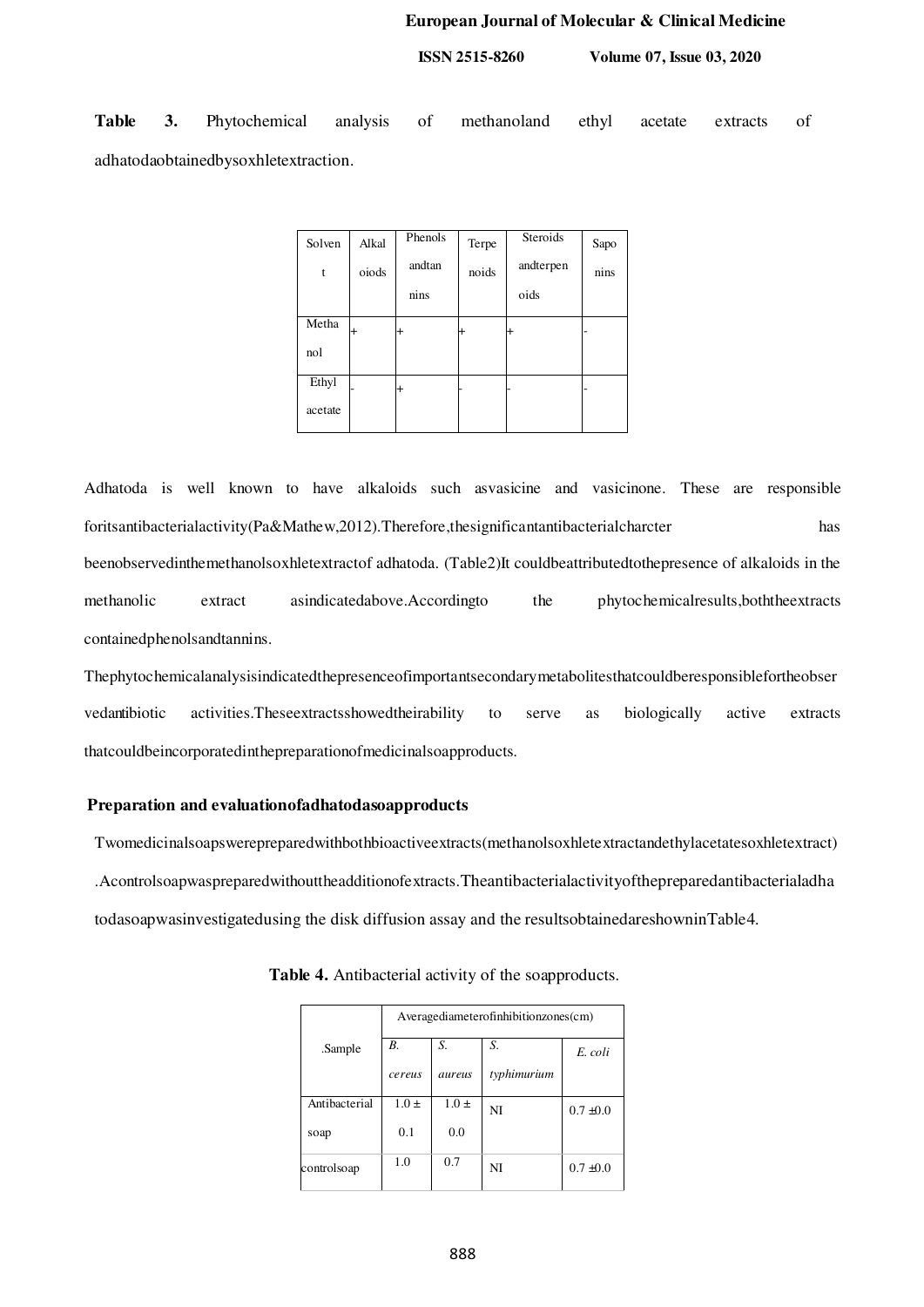**ISSN 2515-8260 Volume 07, Issue 03, 2020**

|            | $\pm 0$ . | $\pm 0$ . |               |               |
|------------|-----------|-----------|---------------|---------------|
|            |           |           |               |               |
| Gentamycin | 2.0       | 2.0       | $2.0 \pm 0.0$ | $1.4 \pm 0.1$ |
|            | ±0.       | ±0.       |               |               |
|            |           |           |               |               |
|            |           |           |               |               |

Eventhougha25mg/mLconcentrationofthe methanolicsoxhletextractofadhatodashowed an antibacterial activity as the pure extract. The concentration was doubled of the extract used to preparethemedicinalliquidsoaptomake certainitsactivity in the final product. Theaddition of the methanoilc extract into the soapproduct was active only against *S.* 

*aureus*withaninhibitionzoneof1.0±0.0cmatthe50mg/mLconcentrationoftheextract(Table3)*.*Theantibacterial components in the extract might nothave been stable in the liquid soap medium, so theconcentration used for the preparation of the liquid soapproduct might not have been as enough to inhibit thegrowthoftheotherthreebacterialspecies.However,thegrowthofthesespecieswasretartedat a concentration of 25 mg/mL of thepureextract(Table2). Incomparedtothetestsoap, a smallerinhibitionzonewasformed inthecontrol soap;  $0.7 \pm 0.0$  cm (Table 4). This might be because of the natural antibacterial property of coconut oil (Vermén, 2008) used in thesoapbase.

#### **Antibacterial effectivenesstest ofthepreparedadhatodasoap**

Thumb impression test was done to test the effectivenessoftheantibacterialadhatodasoapwhich have been already explained. During theexperiment, one hand was washed with the adhatodasoapandtheotheronewascleanedwiththecontrol soap. Now thumbprints of both hands weremadeonasterilisedagarplatetoobservethe growth of microbes in the areas of the thumbprints.It was observed that the number of bacterialcoloniesdeveloped on thethumbprintskeptwithwashed thumbs are lower in number and smallerinsizethanthosegrownonthethumbprints madewithunwashedthumbs. The thumb print made from the hand cleanedwiththeprepared antibacterialsoap did not showbacterial growth in that thumb print area whereas the thumbprint of the handwashedwiththecontrolsoapshowedthepresenceof3-4 smallbacterialcoloniesonit. From the above these thumb impression tests, it can be concludedthattheantibacterialmedicinalsoappreparedduring this study is effective against removingthenormally present bacteriain addition to the specific bacteria thatwere tested in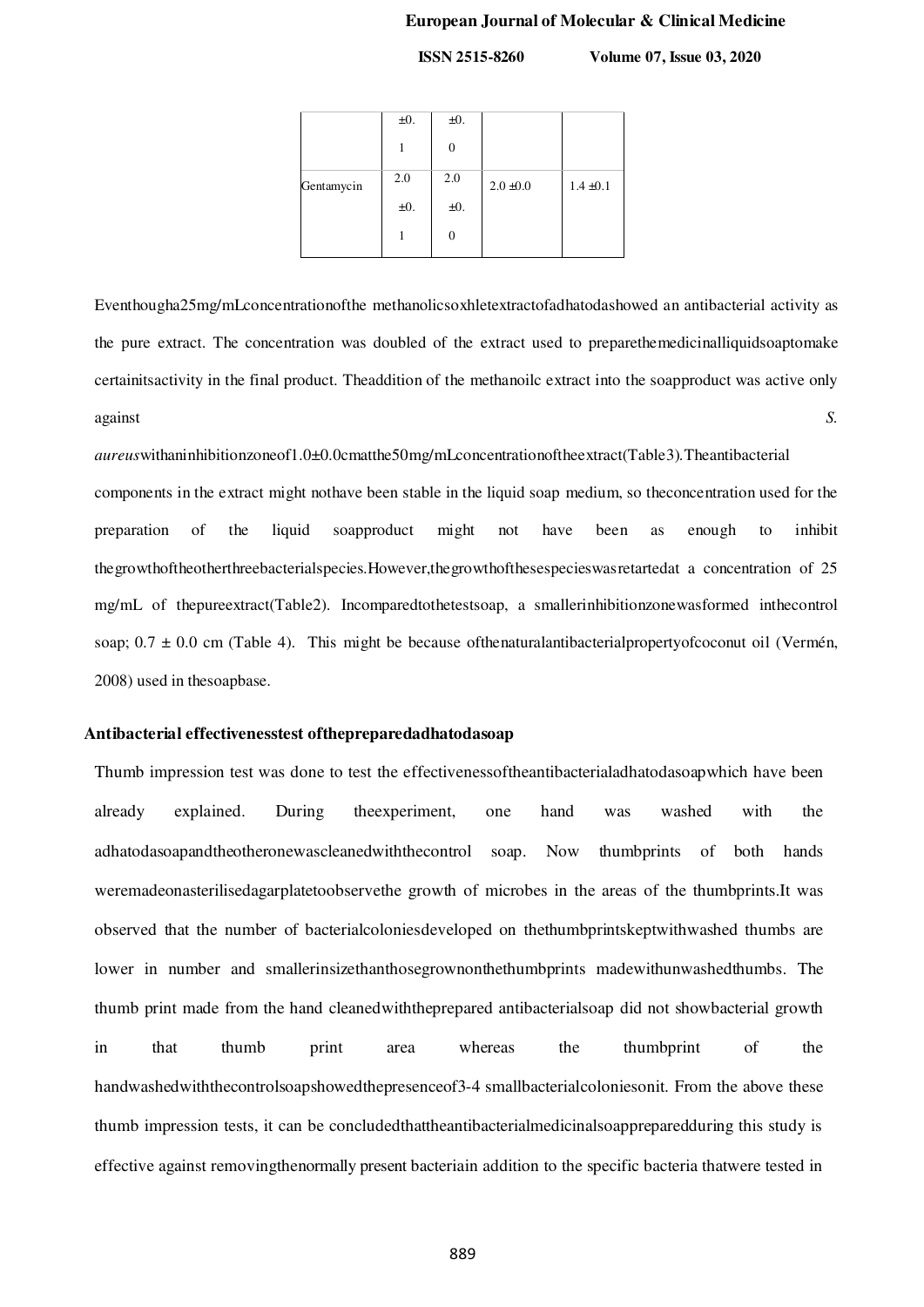the laboratory. In this we can say that the prepared adhatoda liquid soap has the promising antibacterial nature.

## **CONCLUSION**

Amongst the all prepared extracts of *Justisia*, methanol soxhlet extract was observed to be the best antibacterial active fraction .When consider the medicinal adhatodasoaps prepared in present study, the antibacterial properties observed in these indicate the promising nature of using *Justicia* extracts in the preparation of value added medicinal soaps. Due to the nowelty approach of this application, this approach is very attractive. As there has not been much published literature so far indicating the use of *Justicia* leaf in medicinal soap products and available published data. Further moreexperimentl and practicals can be carried out to incorporate these bioactive compoundsinto other cosmetic and beauty products as well to produce it at industrial level.

## **REFERENCES**

Chukwulozie PO, ChukwuemekaDE,ChinweOI & Jude ES. Optimization Of A Soap Production Mix Using Response Surface Modeling: A Case Of Niger Bar Soap Manufacturing Industry Onitsha, Anambra State, Nigeria. International journal of scientific and technology research. 2014; 3: 346–352.

De S, Dey YN, Ghosh AK. Phytochemicaal investigation and chromatographic evaluation of the different extracts of tuber of Amorpharphalluspaeoniifolius (Araceae).

International Journal on Pharmaceutical and Biomedical Research. 2010; 1: 150–157.

Driscoll AJ, Bhat N, Karron RA, O'Brien KL & Murdoch DR. Disk Diffusion Bioassays for the Detection of Antibiotic Activity in Body Fluids: Applications for the Pneumonia Etiology Research for Child Health Project.Clinical infectious diseases. 2012; 54:159–164.

EveretteJD, Bryant QM, Green AM, Abbey YA, Wangila GW & WalkerRB.Thorough study of reactivity of

various compound classes toward the Folin-Ciocalteu reagent. Journal of agricultural and food chemistry.

2010; 58: 8139–44.

Kaur M, Dhawan P, Damor S, Arora D &Soni IP. Investigating and Exploiting the Antibacterial Potential of

Clove (Eugenia caryophyllyum) Extracts while Utilizing it to the Maximum to Develop Liquid Soap against

Drug Resistant Bacteria Causing Skin Diseases. International Journal of Pharmaceutical & Biological

Archives. 2014; 5: 110–115.

Kole PL, JadhavHR, Thakurdesai P&Nagappa AN. Cosmetics Potential of Herbal Extracts. Natural Product